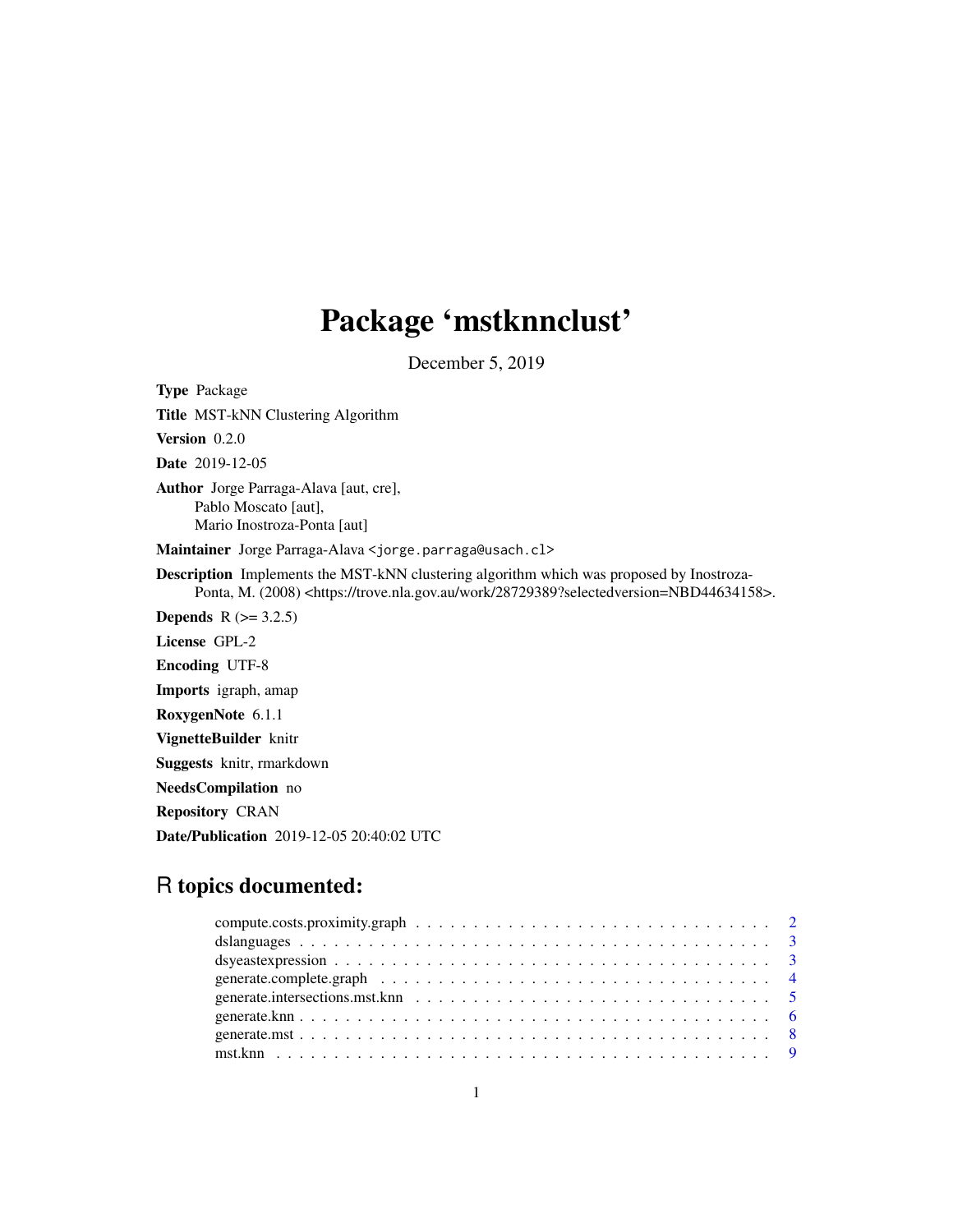#### <span id="page-1-0"></span>**Index** [12](#page-11-0)

```
compute.costs.proximity.graph
```
*Computes the edge costs sum of a proximity graph*

## Description

This function computes the edge costs overall sum of a proximity graph.

## Usage

```
compute.costs.proximity.graph(graph.edges, distance.matrix)
```
## Arguments

| graph.edges     | A object of class "matrix" with two columns ( <i>from, to</i> ) representing the edges |
|-----------------|----------------------------------------------------------------------------------------|
|                 | costs of a proximity graph.                                                            |
| distance.matrix |                                                                                        |

A distance matrix between each pair of nodes in the proximity graph.

## Value

total.costs.graph

A numeric value representing the edge costs overall sum of a proximity graph.

## Examples

```
set.seed(1987)
##Generates a data matrix of dimension 50X13
n=50; m=13
x \le matrix(runif(n*m, min = -5, max = 10), nrow=n, ncol=m)
##Computes a distance matrix of x.
library("amap")
d <- base::as.matrix(amap::Dist(x, method="euclidean"))
##Generates complete graph (CG)
cg <- generate.complete.graph(1:nrow(x),d)
##Generates a proximity graph (MST)
mstree <- generate.mst(cg)
##Calculate the edge cost sum of proximity graph (MST)
mstree.cost=as.numeric(compute.costs.proximity.graph(as.matrix(mstree$edges.mst.graph[,1:2]), d))
mstree.cost
```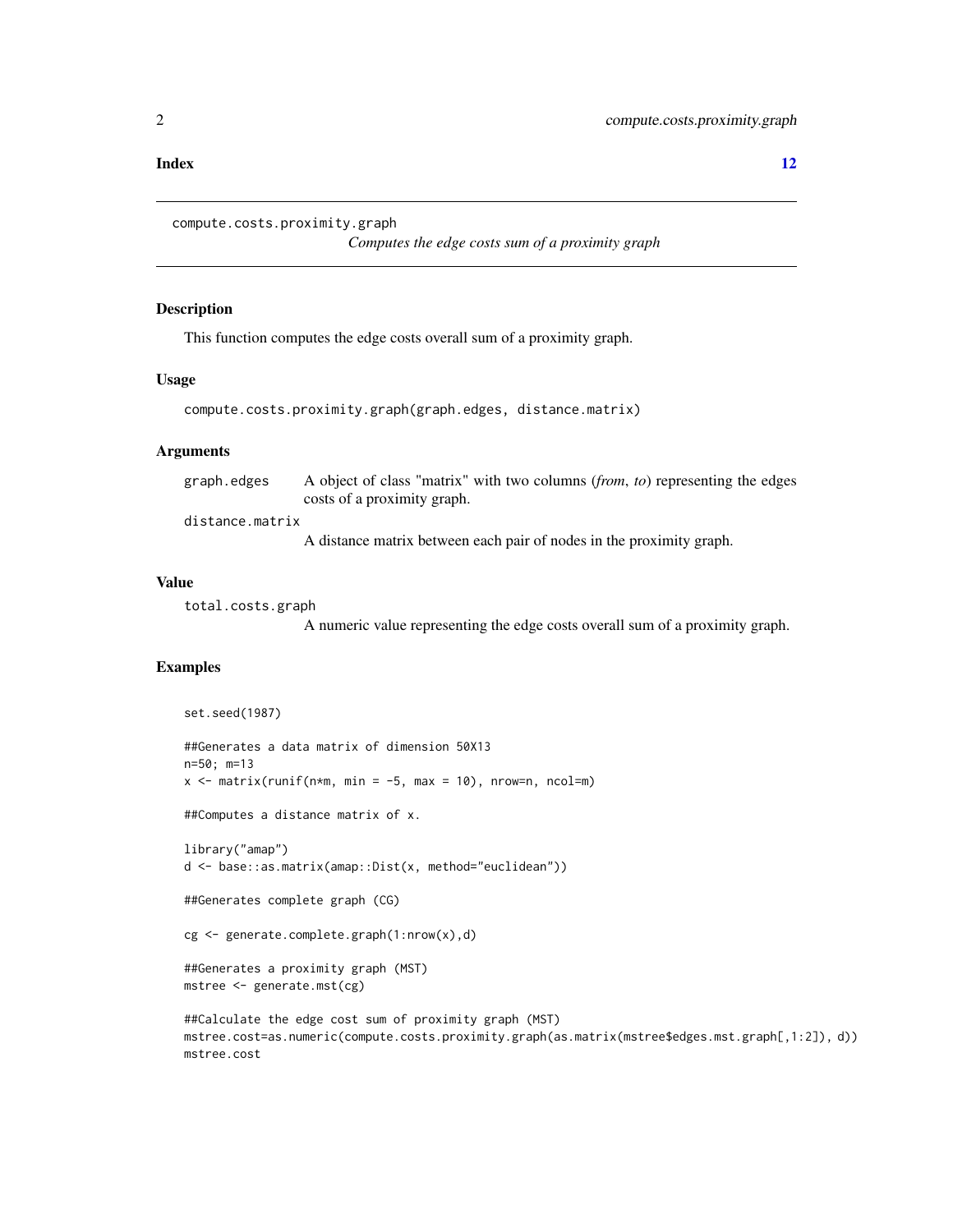## <span id="page-2-0"></span>dslanguages 3

```
##Generates a proximity graph (kNN)
knneig <- generate.knn(cg)
##Calculate the edge cost sum of proximity graph (kNN)
knneig.cost=as.numeric(compute.costs.proximity.graph(as.matrix(knneig$edges.knn.graph[,1:2]), d))
knneig.cost
```
dslanguages *Indo-European languages dataset of class 'distance matrix'*

#### Description

It contains the distances between 84 Indo-European languages based on the mean percent difference in cognacy, using the 200 Swadesh words.

## Usage

data(dslanguages)

## Format

An data frame of type distance matrix with 84 rows and columns.

## Details

Once the data set is loaded, it can be accessed as an object of class dataframe called dslanguages.

## References

Dyen, I., Kruskal, J., and Black, P. (1992). An indoeuropean classification: A lexicostatistical experiment. Transactions of the American Philosophical Society. 82, (5).

dsyeastexpression *Budding Yeast dataset of gene expression level*

## Description

It contains the expression levels of 2467 genes on 79 samples corresponding to 8 different experiments of the budding yeast: alpha factor (18 samples), cdc15 (15 samples), cold shock (4 samples), diauxic shift (7 samples), DTT shock (4 samples), elutriation (14 samples), heat shock (6 samples) and sporulation (11 samples).

## Usage

```
data(dsyeastexpression)
```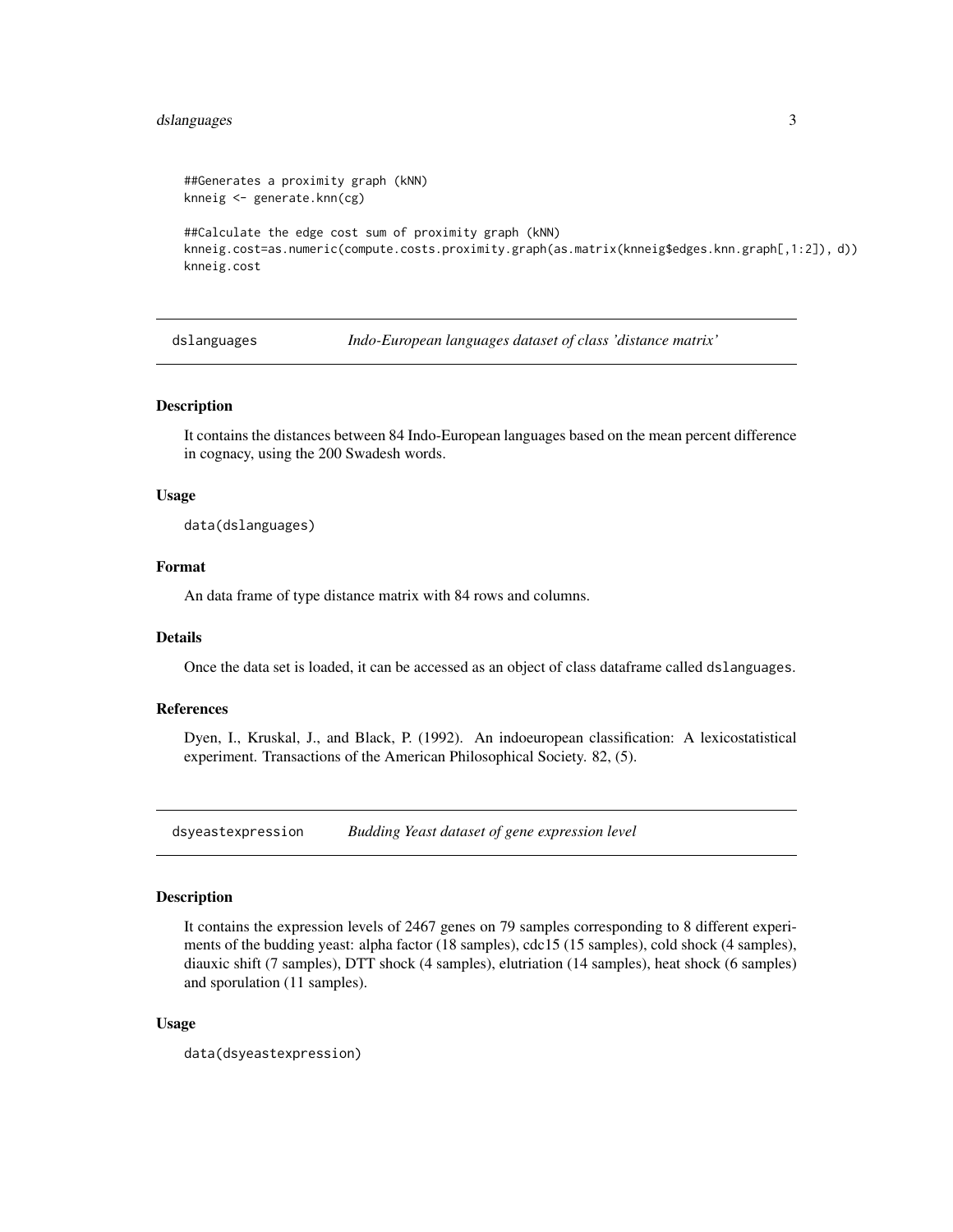#### <span id="page-3-0"></span>Format

An data frame of type distance matrix with 2467 rows and 79 columns.

#### Details

Once the data set is loaded, it can be accessed as an object of class dataframe called dsyeastexpression.

## Source

<http://www.pnas.org/content/suppl/1998/12/08/95.25.14863.DC1/3917data.xls>

#### References

M. B. Eisen, P. T. Spellman, P. O. Brown, and D. Botstein. (1998). Cluster analysis and display of genome-wideexpression patterns.Proceedings of the National Academy of Sciences, 95(25):14863–14868

generate.complete.graph

*Generates a complete graph*

## Description

This function generates a complete graph assigning costs to the edges according to distance.matrix.

#### Usage

generate.complete.graph(nodes.list, distance.matrix)

## Arguments

nodes. list A vector with a subset of objects (nodes) of the data matrix for which the complete graph must be generated.

## distance.matrix

A distance matrix between each pair of elements in nodes.list. It is used as the edges costs to generate the complete graph.

#### Value

edges.complete.graph

A object of class "data.frame" with three columns (*from*, *to*, *costs*) representing the edges costs of complete graph. For instance:

| from | to | costs |
|------|----|-------|
|      | 2  | 1.60  |
| 1    | 3  | 0.08  |
| 1    | 4  | 1.21  |
|      |    |       |
| n-1  | n  |       |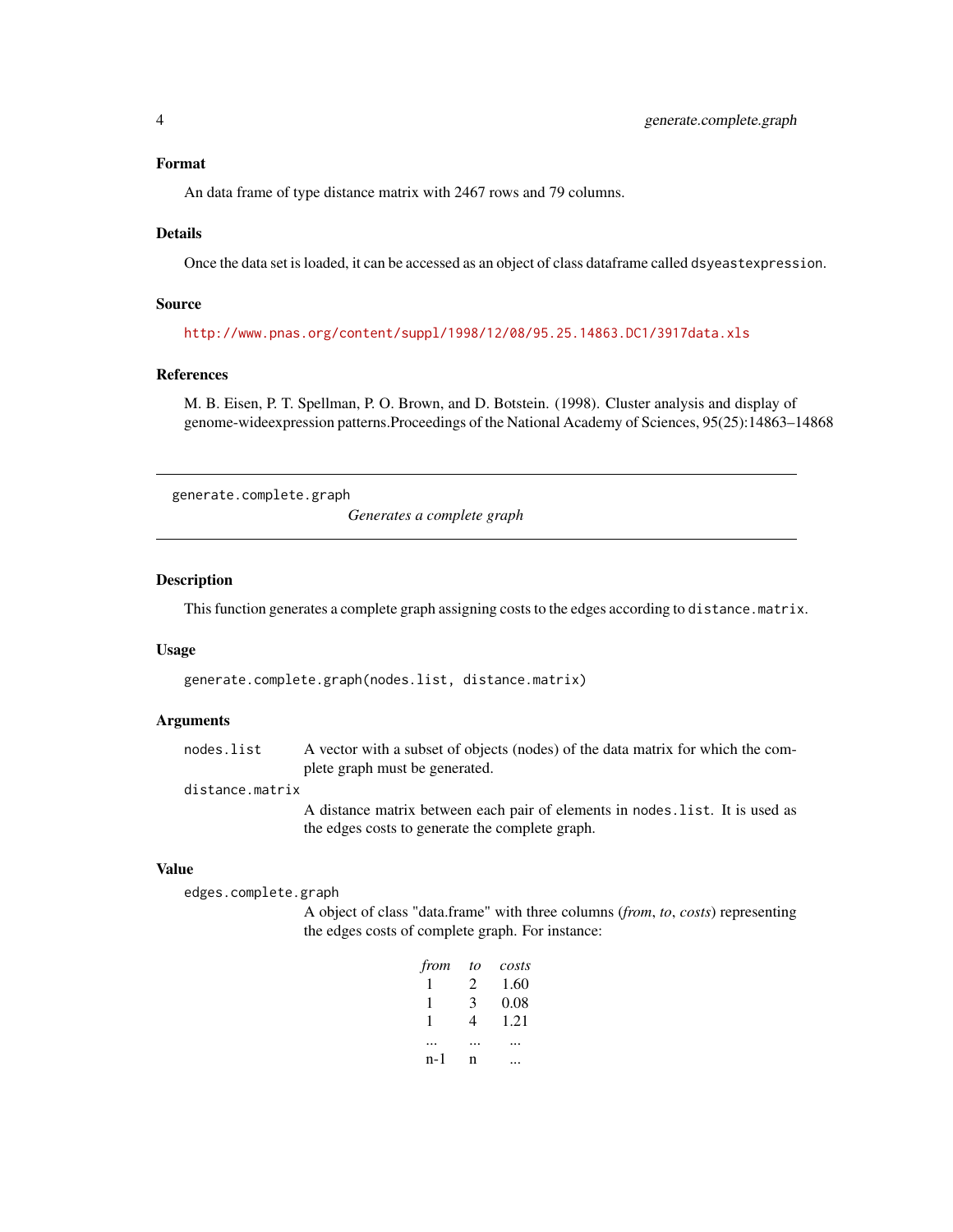## <span id="page-4-0"></span>Author(s)

Mario Inostroza-Ponta, Jorge Parraga-Alava, Pablo Moscato

## Examples

```
set.seed(1987)
##Generates a data matrix of dimension 50X13
n=50; m=13
x \le - matrix(runif(n*m, min = -5, max = 10), nrow=n, ncol=m)
##Computes a distance matrix of x.
library("amap")
d <- base::as.matrix(amap::Dist(x, method="euclidean"))
##Generates complete graph (CG)
cg <- generate.complete.graph(1:nrow(x),d)
head(cg)
##Visualizing CG graph
library("igraph")
cg.network=igraph::graph.adjacency(d, mode="undirected", weighted=TRUE)
plot(cg.network, edge.label=round(E(cg.network)$weight, 2), main="Complete Graph")
```
generate.intersections.mst.knn *Performs the intersections between MST y kNN graphs*

#### Description

This function performs a graph partition based on the intersection of the edges of two proximity graphs: MST and kNN.

## Usage

generate.intersections.mst.knn(nodes.list, distance.matrix, k.user)

## Arguments

nodes. list A vector with a subset of objects (nodes) of the data matrix for which the MST y kNN graphs must be generated.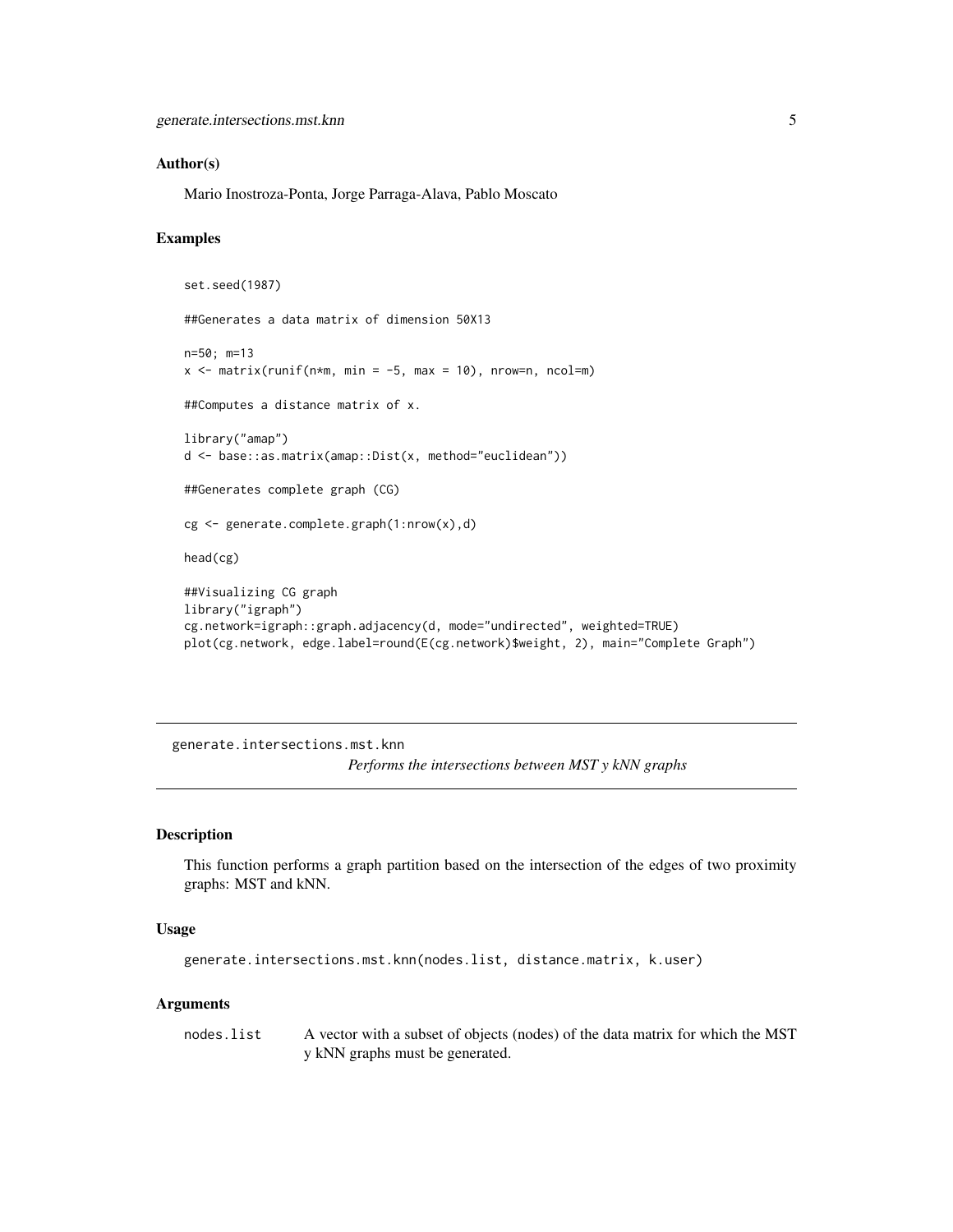<span id="page-5-0"></span>

| distance.matrix |                                                                                                                                |
|-----------------|--------------------------------------------------------------------------------------------------------------------------------|
|                 | A distance matrix between each pair of elements in nodes. list. It is used as<br>the edges costs to generate MST y kNN graphs. |
| k.user          | A numeric value representing the number of nearest neighbor to consider to<br>generate the kNN graph.                          |

## Value

A list with the elements

| <b>CC</b> | A numeric value representing the number of connected components (cc) gener-<br>ated after graphs intersection. |
|-----------|----------------------------------------------------------------------------------------------------------------|
| subgraphs | A list where each item contains the nodes of the connected components (cc)<br>generated.                       |
| ccgraph   | A object of class "igraph" which is a network with each connected components<br>(cc) generated.                |

## Author(s)

Mario Inostroza-Ponta, Jorge Parraga-Alava, Pablo Moscato

generate.knn *Generates a kNN graph*

## Description

This function generates the *k*-Nearest Neighbors (kNN) graph which is a subgraph contains edges between nodes if, and only if, they are one of the *k* nearest neighbors considering the edges costs.

## Usage

generate.knn(edges.complete.graph, k.user)

## Arguments

| edges.complete.graph |                                                                                                                          |
|----------------------|--------------------------------------------------------------------------------------------------------------------------|
|                      | A object of class "data.frame" with three columns (from, to, costs) representing<br>the edges costs of a complete graph. |
| k.user               | A numeric value representing the number of nearest neighbor to consider to<br>generate the kNN graph.                    |

## Details

During its generation, the *k* value is automatically determined by the definition:

 $k = min[\ln(|nodes.list|)]; mink|kNN is connected; k.user$ 

If *k.user* parameter is not provided, it is not considered by the definition.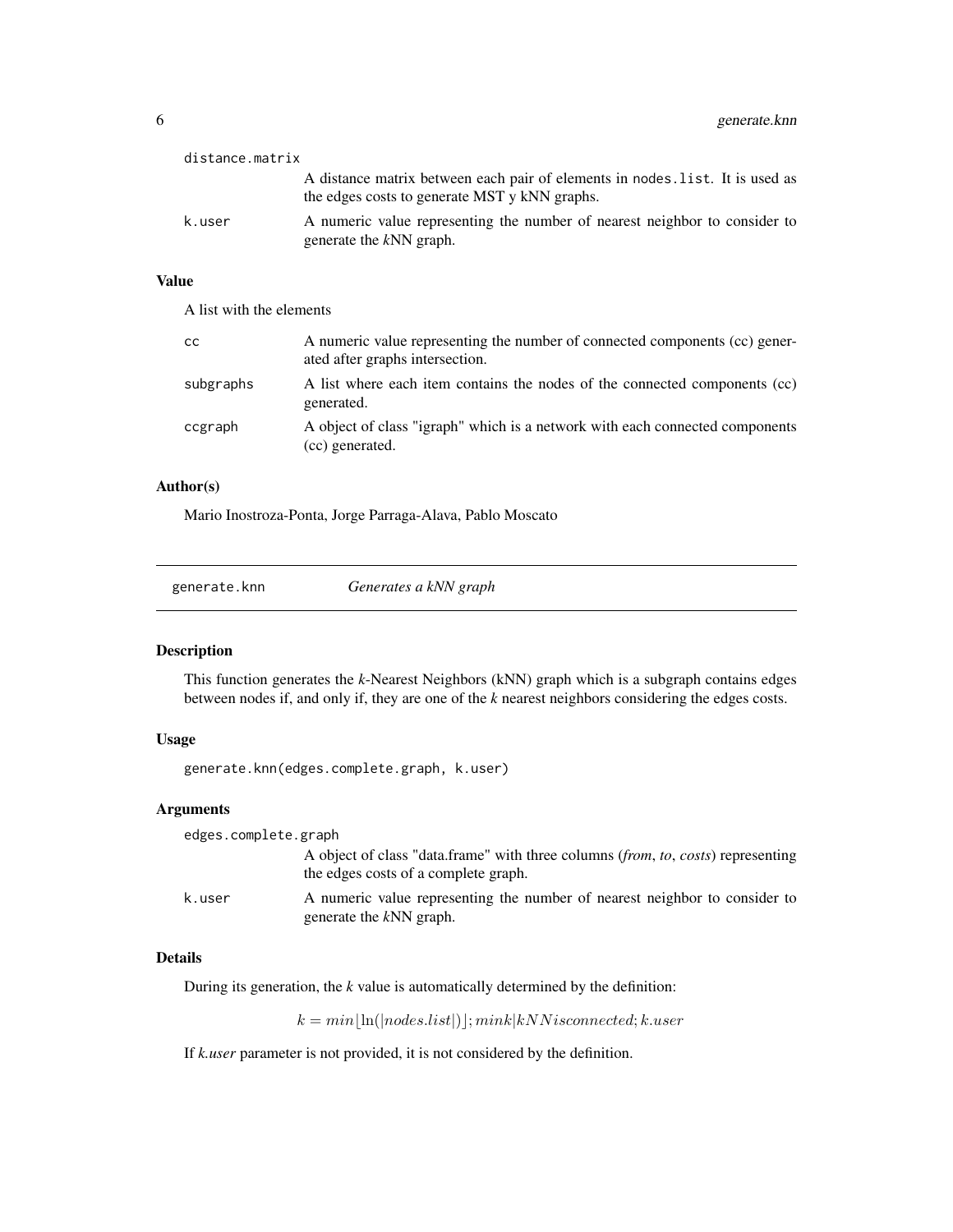## generate.knn 7

## Value

| A list with the elements |                                                                                                                            |
|--------------------------|----------------------------------------------------------------------------------------------------------------------------|
| edges.knn.graph          |                                                                                                                            |
|                          | A object of class "data.frame" with three columns (from, to, costs) representing<br>the edges costs forming the kNN graph. |
| knn.graph                | A object of class "igraph" which is the k-Nearest Neighbors (kNN) graph gen-<br>erated.                                    |
|                          | The k value determined by the definition.                                                                                  |

## Author(s)

Mario Inostroza-Ponta, Jorge Parraga-Alava, Pablo Moscato

#### Examples

```
set.seed(1987)
##Generates a data matrix of dimension 50X13
n=50; m=13
x \le - matrix(runif(n*m, min = -5, max = 10), nrow=n, ncol=m)
##Computes a distance matrix of x.
library("amap")
d <- base::as.matrix(amap::Dist(x, method="euclidean"))
##Generates complete graph (CG) without k.user parameter
cg <- generate.complete.graph(1:nrow(x),d)
##Generates kNN graph
knn <- generate.knn(cg)
##Visualizing kNN graph
plot(knn$knn.graph,
main=paste("kNN \n k=", knn$k, sep=""))
##Generates complete graph (CG) with k.user parameter
cg <- generate.complete.graph(1:nrow(x),d)
##Generates kNN graph
knn <- generate.knn(cg, k.user=4)
##Visualizing kNN graph
plot(knn$knn.graph,
main=paste("kNN \n k=", knn$k, sep=""))
```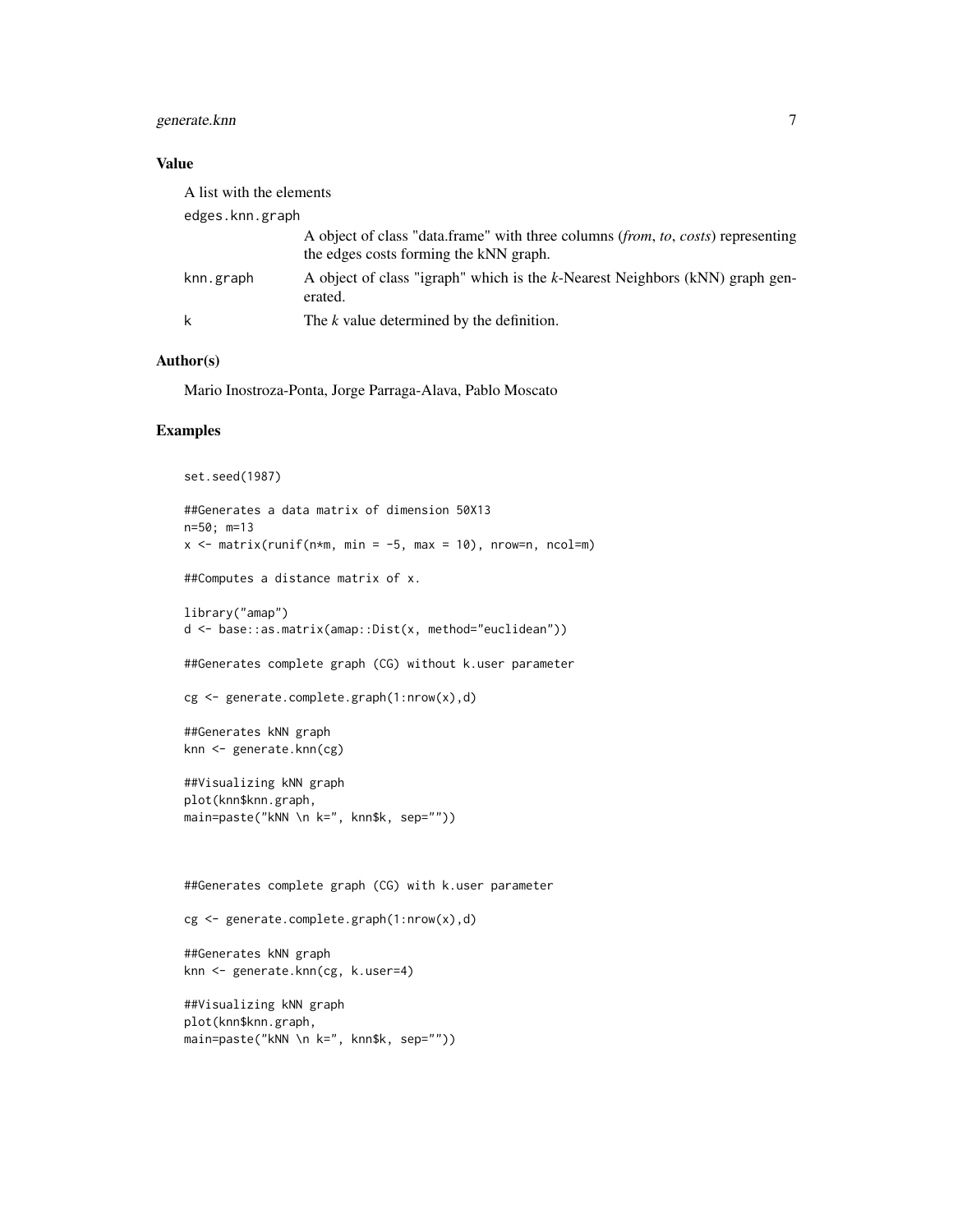<span id="page-7-0"></span>

## Description

This function generates the Minimal Spanning Tree (MST) graph which is a connected and acyclic subgraph contains all the nodes of the complete graph (CG) and whose edges sum has minimum costs.

#### Usage

generate.mst(edges.complete.graph)

## Arguments

edges.complete.graph

A object of class "data.frame" with three columns (*from*, *to*, *costs*) representing the edges costs of a complete graph.

## Details

Generation of MST graph is performed using the Prim's algorithm.

## Value

A list with the elements

| edges.mst.graph |                                                                                                                            |
|-----------------|----------------------------------------------------------------------------------------------------------------------------|
|                 | A object of class "data.frame" with three columns (from, to, costs) representing<br>the edges costs forming the MST graph. |
| mst.graph       | A object of class "igraph" which is the Minimal Spanning Tree (MST) graph<br>generated.                                    |

#### Author(s)

Mario Inostroza-Ponta, Jorge Parraga-Alava, Pablo Moscato

## References

Prim, R.C. (1957). *Shortest connection networks and some generalizations*. Bell System Technical Journal, 37 1389-1401.

Ignatenkov, E. (2015). *Minimum Spanning Tree (MST) for some graph using Prim's MST algorithm*. Stanford University course on Coursera.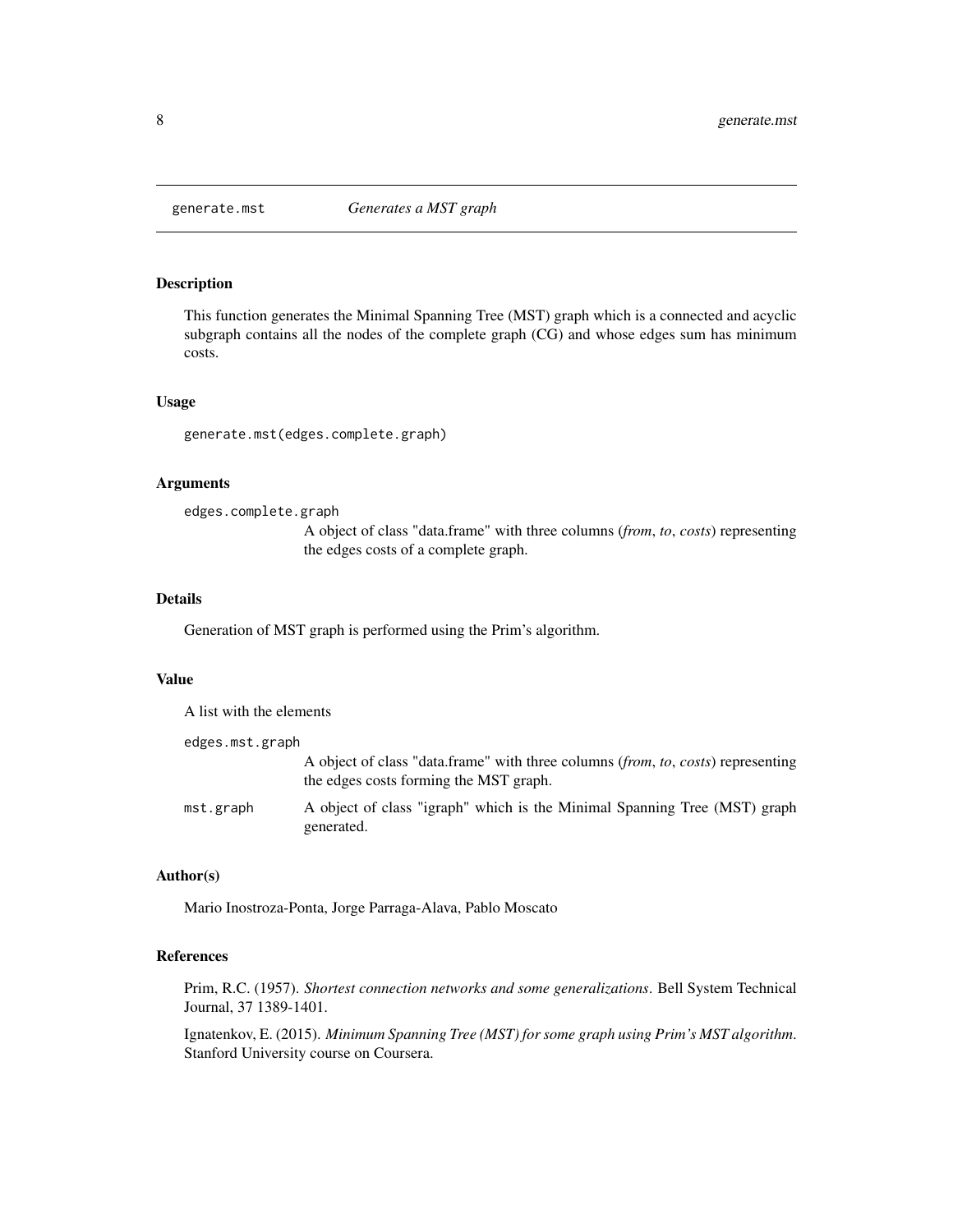#### <span id="page-8-0"></span>mst.knn 9

## Examples

```
set.seed(1987)
##Generates a data matrix of dimension 50X13
n=50; m=13
x \le - matrix(runif(n*m, min = -5, max = 10), nrow=n, ncol=m)
##Computes a distance matrix of x.
library("amap")
d <- base::as.matrix(amap::Dist(x, method="euclidean"))
##Generates complete graph (CG)
cg <- generate.complete.graph(1:nrow(x),d)
##Generates MST graph
mstree <- generate.mst(cg)
##Visualizing MST graph
plot(mstree$mst.graph, main="MST")
```
#### mst.knn *Performs the MST-kNN clustering algorithm*

## Description

Performs the MST-kNN clustering algorithm which generate a clustering solution with automatic *k* determination using two proximity graphs: Minimal Spanning Tree (MST) and k-Nearest Neighbor (*k*NN) which are recursively intersected.

To create MST, *Prim* algorithm is used. To create *k*NN, distance.matrix passed as input is considered.

## Usage

```
mst.knn(distance.matrix, k.user)
```
#### **Arguments**

```
distance.matrix
                  A numeric matrix or data.frame with equals numbers of rows and columns rep-
                  resenting objects to group.
k.user A numeric value representing the number of cluster to yield. Note that, due to
                  the algorithm operation, this number may be different at the end of the algorithm
                  execution.
```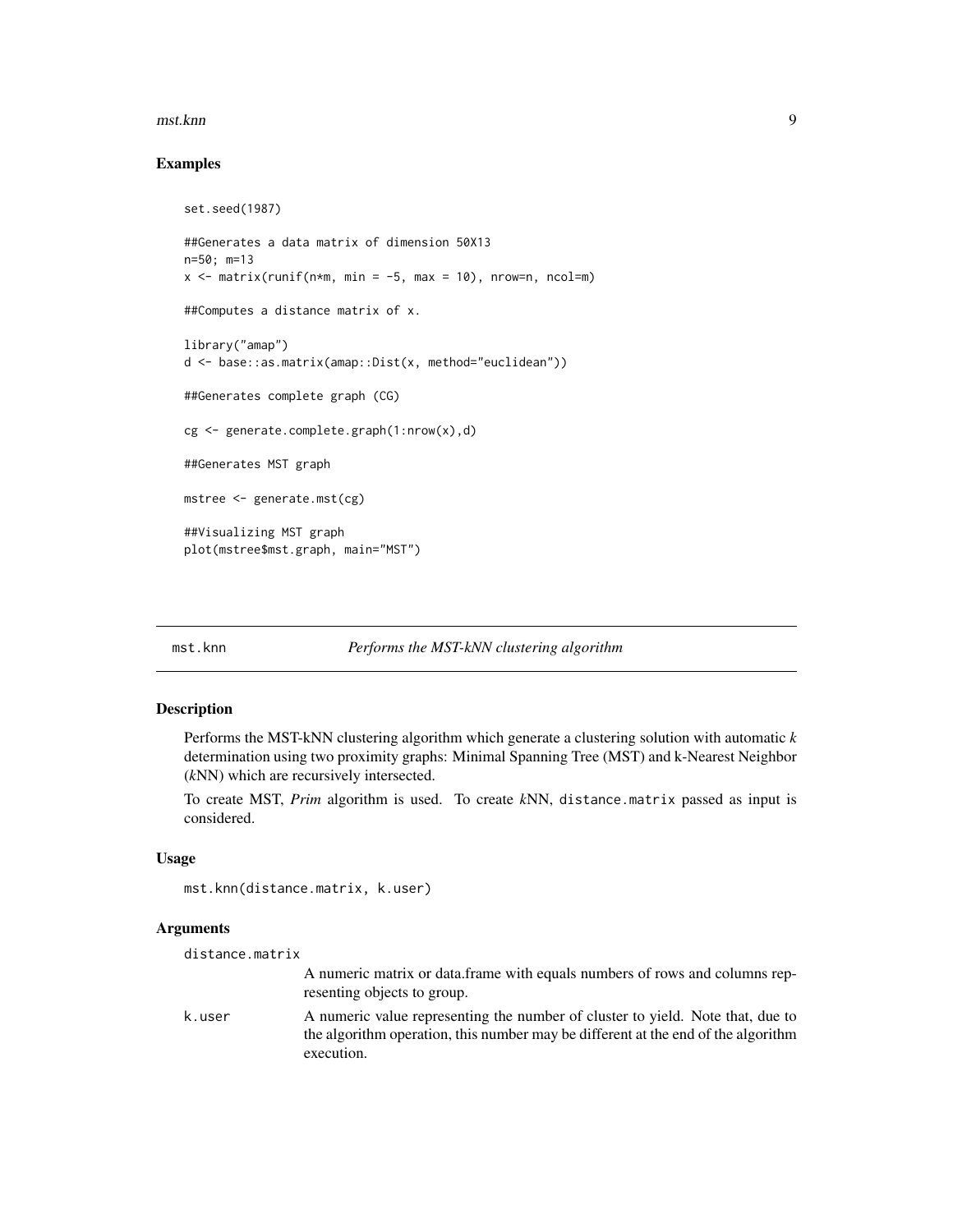## Details

To see more details of how MST-kNN works refers to the [quick guide.](../doc/guide.html)

#### Value

A list with the elements

| k         | Number of cluster of the solution.                                                                          |
|-----------|-------------------------------------------------------------------------------------------------------------|
| cluster   | A named vector of integers from 1:k representing the cluster to which each<br>object is assigned.           |
| partition | A partition matrix order by cluster where are shown the objects and the cluster<br>where they are assigned. |
| csize     | A vector with the cardinality of each cluster in the solution.                                              |
| network   | An object of class "igraph" as a network representing the clustering solution.                              |
|           |                                                                                                             |

## Author(s)

Mario Inostroza-Ponta, Jorge Parraga-Alava, Pablo Moscato

## References

Inostroza-Ponta, M. (2008). *An Integrated and Scalable Approach Based on Combinatorial Optimization Techniques for the Analysis of Microarray Data*. Ph.D. thesis, School of Electrical Engineering and Computer Science. University of Newcastle.

## Examples

```
set.seed(1987)
##load package
library("mstknnclust")
##Generates a data matrix of dimension 100X15
n=100; m=15
x \le - matrix(runif(n*m, min = -5, max = 10), nrow=n, ncol=m)
##Computes a distance matrix of x.
library("amap")
d <- base::as.matrix(amap::Dist(x, method="euclidean"))
##Performs MST-kNN clustering using euclidean distance and automatic k determination.
results <- mst.knn(d)
## Visualizes the clustering solution
```
library("igraph")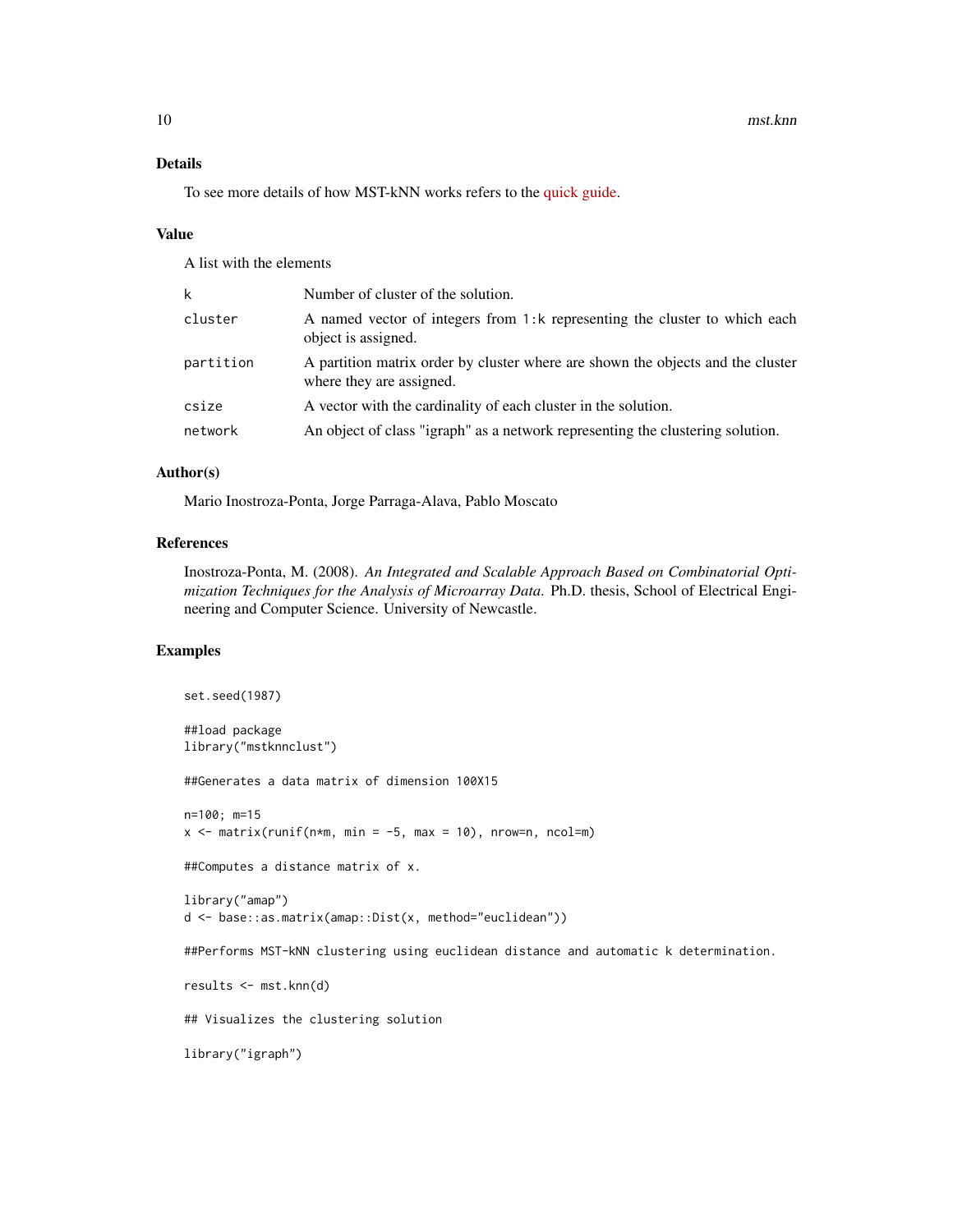#### mst.knn **11**

```
plot(results$network, vertex.size=8,
    vertex.color=igraph::clusters(results$network)$membership,
     layout=igraph::layout.fruchterman.reingold(results$network, niter=10000),
    main=paste("MST-kNN \n Clustering solution \n k=", results$k, sep="" ))
```